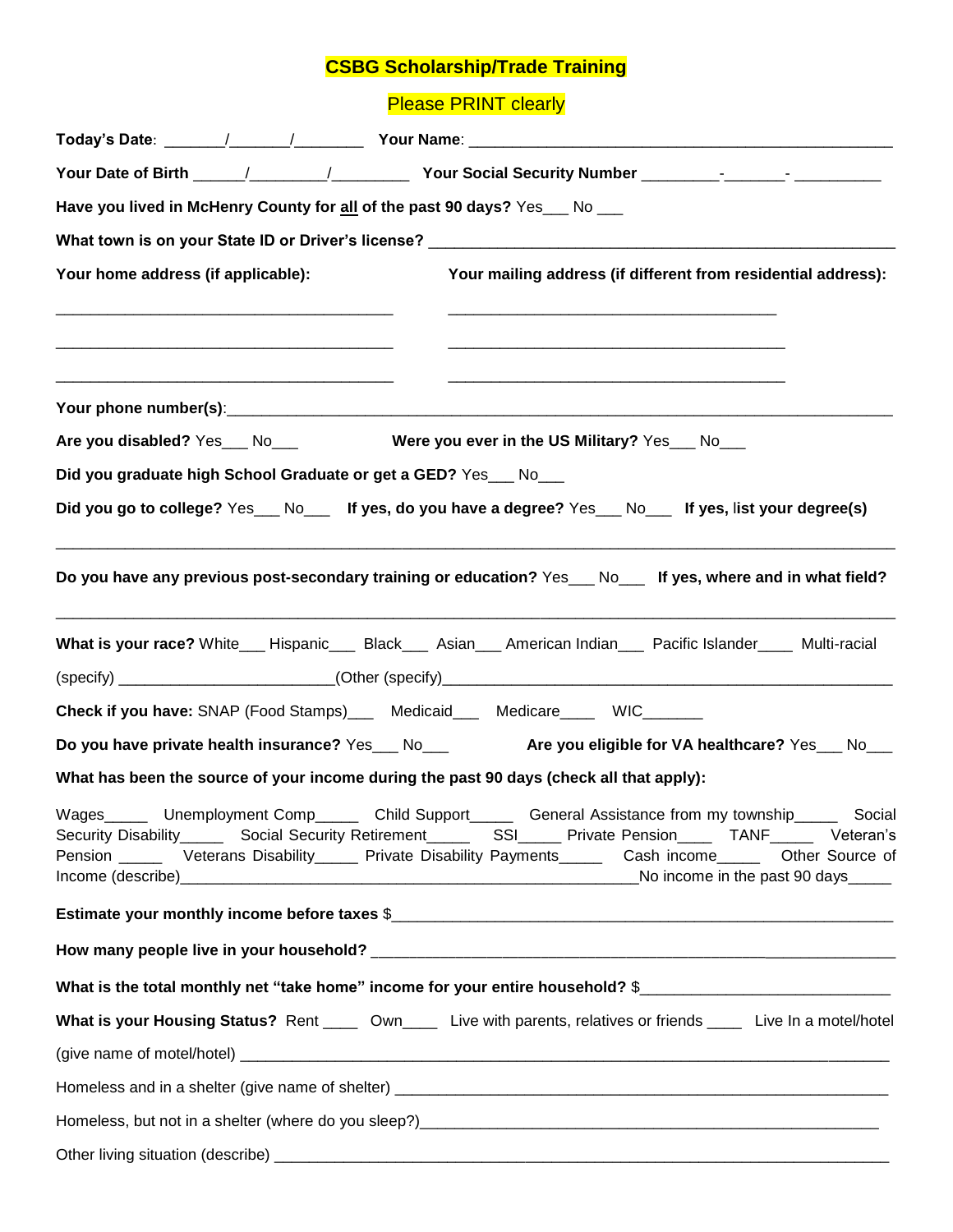| What is your monthly rent or mortgage amount? \$ |  |  |
|--------------------------------------------------|--|--|
|                                                  |  |  |

If you have no income or not enough income to pay your bills, please describe how you make ends meet each month (tell us who helps you):

| Have you applied for other assistance to pay for your education or training? Yes home-                                                                                                                                                                                          |
|---------------------------------------------------------------------------------------------------------------------------------------------------------------------------------------------------------------------------------------------------------------------------------|
| If yes, please list where you have applied for assistance: <b>with the set of the set of the set of the set of the set of the set of the set of the set of the set of the set of the set of the set of the set of the set of the</b>                                            |
| Did you receive any of the financial assistance that you applied for? Yes No __                                                                                                                                                                                                 |
| If yes, how much did you receive and when did you receive it? \$                                                                                                                                                                                                                |
| Have you ever had a student loan? Yes__No __ If yes, are your loans paid off? Yes__No __ If your loans                                                                                                                                                                          |
|                                                                                                                                                                                                                                                                                 |
|                                                                                                                                                                                                                                                                                 |
|                                                                                                                                                                                                                                                                                 |
|                                                                                                                                                                                                                                                                                 |
|                                                                                                                                                                                                                                                                                 |
|                                                                                                                                                                                                                                                                                 |
|                                                                                                                                                                                                                                                                                 |
|                                                                                                                                                                                                                                                                                 |
| Why did you choose the field or trade that you would like to be educated in and what do you intend to do after<br>the education? You may attach a letter instead of writing on the lines below. If this is the option that you choose,<br>write "see attached" on a line below. |
|                                                                                                                                                                                                                                                                                 |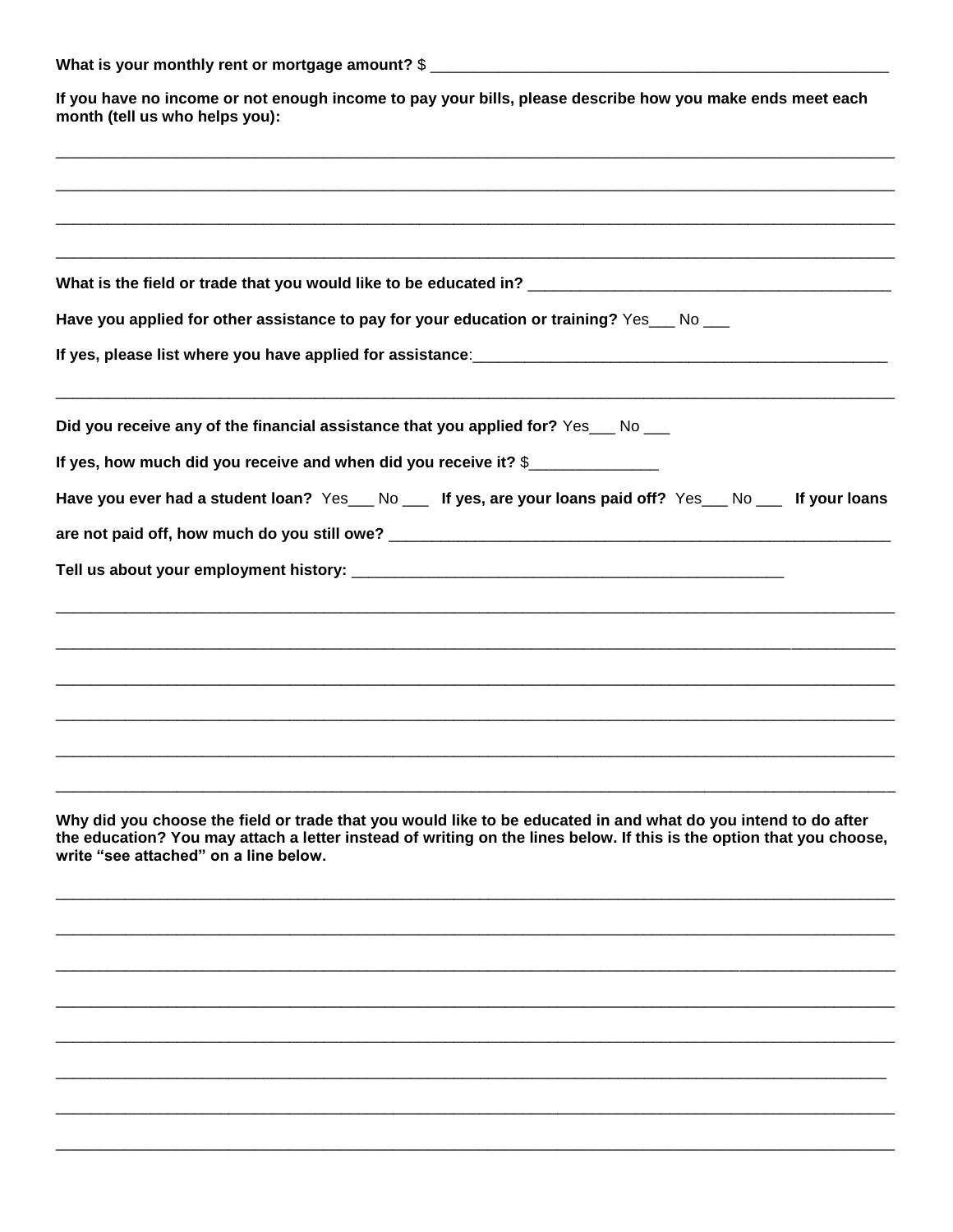Tell us why MCHA should choose you to receive financial assistance with your education. You may attach a letter<br>instead of writing on the lines below. If this is the option that you choose, write "see attached" on a line b

| — |
|---|
|   |
|   |
|   |
|   |
|   |
|   |
|   |
| - |
|   |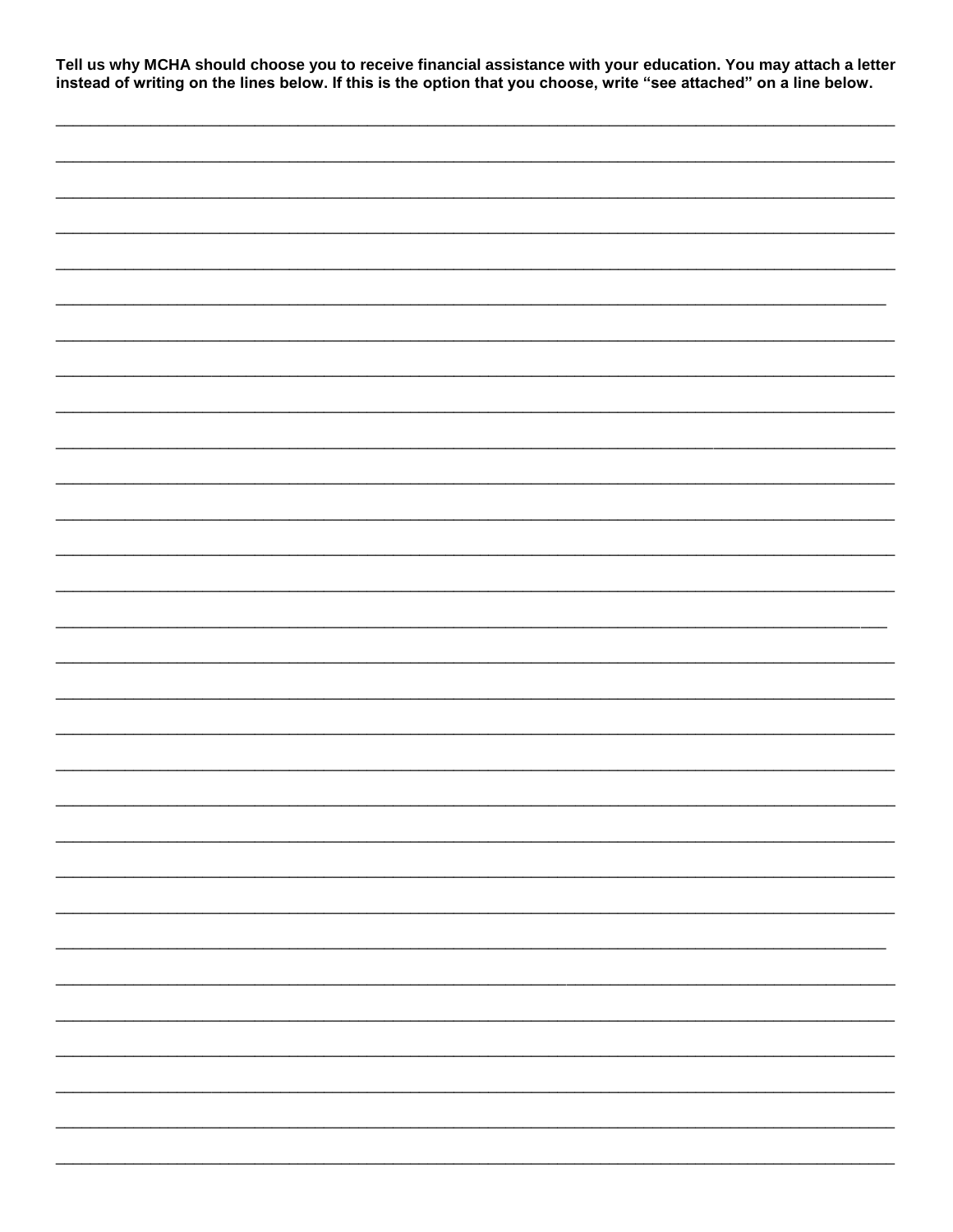## **INFORMATION ON YOUR OTHER HOUSEHOLD MEMBERS:**

| 1 <b>. Name_________________________________</b> Date of Birth ____/_______SS# ______- <sub>_</sub> _____-     |  |  |  |  |
|----------------------------------------------------------------------------------------------------------------|--|--|--|--|
| Disabled ? Yes___ No___ US Military Veteran? Yes___ No___ High School Graduate or GED? Yes___ No___            |  |  |  |  |
|                                                                                                                |  |  |  |  |
| Indian___ Pacific Islander____ Multi-racial (specify) ____________(Other (specify)________________________     |  |  |  |  |
| Check if this member has: Food Stamps (SNAP)___ Medicaid___ Medicare____ Private Health Insurance____          |  |  |  |  |
| This member's income during the past 90 days (check all that apply): None___ Wages____ Unemployment Comp ____  |  |  |  |  |
| Child Support____ GA____ Social Security____ SSI____ Pension____ TANF_____ Veteran's benefits____ Private      |  |  |  |  |
| Disability Payments _____ Cash income____ Other Source of Income (describe)__________________________________  |  |  |  |  |
| Estimated monthly income before taxes for this household member only \$                                        |  |  |  |  |
|                                                                                                                |  |  |  |  |
|                                                                                                                |  |  |  |  |
| Disabled ? Yes___ No___ US Military Veteran? Yes___ No___ High School Graduate or GED? Yes___ No___            |  |  |  |  |
|                                                                                                                |  |  |  |  |
| Indian____ Pacific Islander_____ Multi-racial (specify) ______________(Other (specify)________________________ |  |  |  |  |
| Check if this member has: Food Stamps (SNAP)___ Medicaid___ Medicare____ Private Health Insurance____          |  |  |  |  |
| This member's income during the past 90 days (check all that apply): None___ Wages____ Unemployment Comp ____  |  |  |  |  |
| Child Support____ GA____ Social Security____ SSI____ Pension____ TANF_____ Veteran's benefits____ Private      |  |  |  |  |
| Disability Payments _____ Cash income____ Other Source of Income (describe)___________________________________ |  |  |  |  |
|                                                                                                                |  |  |  |  |
|                                                                                                                |  |  |  |  |
|                                                                                                                |  |  |  |  |
| Disabled ? Yes___ No___ US Military Veteran? Yes___ No___ High School Graduate or GED? Yes___ No___            |  |  |  |  |
|                                                                                                                |  |  |  |  |
| Indian___ Pacific Islander____ Multi-racial (specify) ___________(Other (specify)_________________________     |  |  |  |  |
| Check if this member has: Food Stamps (SNAP)___ Medicaid___ Medicare____ Private Health Insurance____          |  |  |  |  |
| This member's income during the past 90 days (check all that apply): None___ Wages____ Unemployment Comp ____  |  |  |  |  |
| Child Support____ GA____ Social Security____ SSI____ Pension____ TANF_____ Veteran's benefits____ Private      |  |  |  |  |
| Disability Payments _____ Cash income____ Other Source of Income (describe)___________________________________ |  |  |  |  |
|                                                                                                                |  |  |  |  |